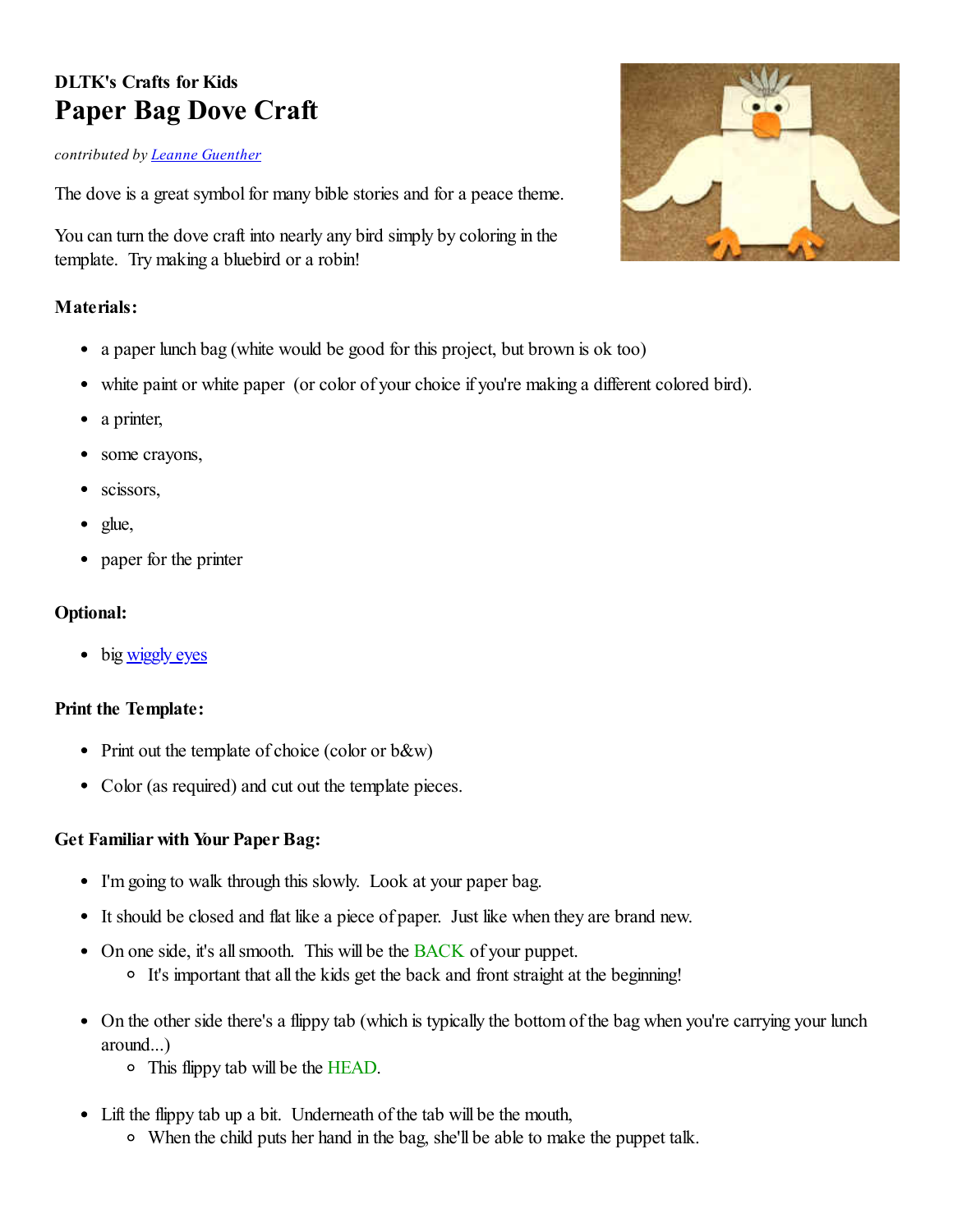- Look at the rest of the front of the bag. (The 3/4 or so of the bag below the part with the flippy tab) This will be the BODY.
- Look at the sides of the bag. There should be a FLAP of paper.
	- We'll be slipping the wings into this flap.
	- If the kids goof and glue the wings onto the front or back of the bag, it isn't a big deal.
- OK, now that we're comfy with our bags, let's craft!

### **Assemble your puppet:**

- Cover the paper bag with white paper (just glue it on and trim) or paint the paper bag white and let dry.
- Glue the feather tuft to the top of the HEAD
- Glue the eyes onto the HEAD just under the feathers. If you like, you can use [wiggly eyes](http://www.amazon.com/gp/product/B000XZTP9Y/ref=as_li_ss_tl?ie=UTF8&camp=1789&creative=390957&creativeASIN=B000XZTP9Y&linkCode=as2&tag=leanneeldridge) instead of the paper template pieces.
- Glue the beak under the eyes. It will likely hang down over a little bit of the BODY. Make sure you just put glue on top of the beak (where it touches the HEAD) so you don't end up gluing the mouth shut.
- Glue the wings into the FLAP.
- Glue the feet onto the bottom of the BODY
- Glue the tail onto the BACK.

## **Templates:**

- Close the template window after printing to return to this screen.
- Set page margins to zero if you have trouble fitting the template on one page (FILE, PAGE SETUP or FILE, PRINTER SETUP in most browsers).

**Template 1: [\(color\)](https://www.dltk-kids.com/t.asp?t=https://www.dltk-kids.com/animals/image/cbagdove1.gif) or [\(B&W\)](https://www.dltk-kids.com/t.asp?t=https://www.dltk-kids.com/animals/image/bbagdove1.gif)**

**Template 2: [\(color\)](https://www.dltk-kids.com/t.asp?t=https://www.dltk-kids.com/animals/image/cbagdove2.gif) or [\(B&W\)](https://www.dltk-kids.com/t.asp?t=https://www.dltk-kids.com/animals/image/bbagdove2.gif)**

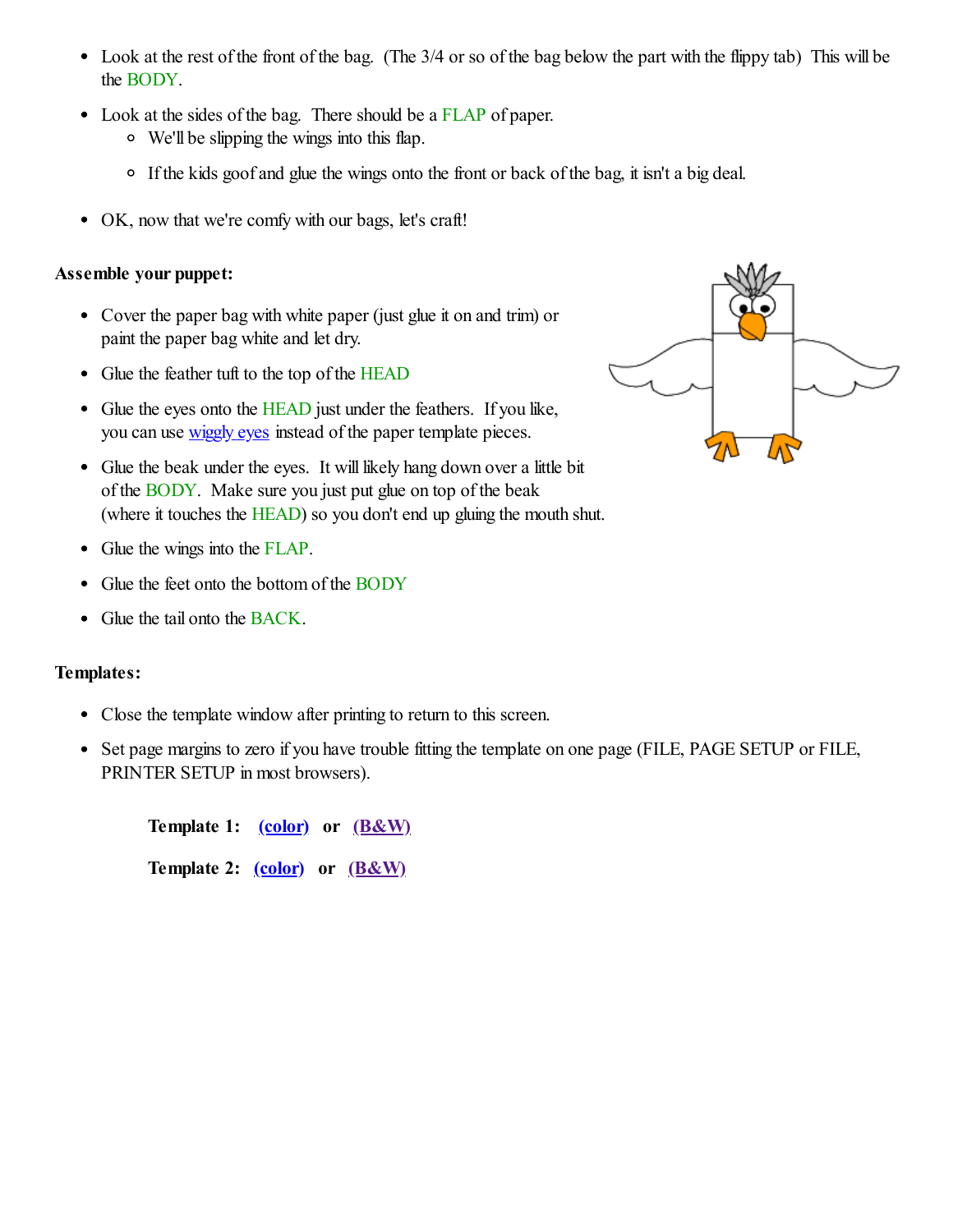